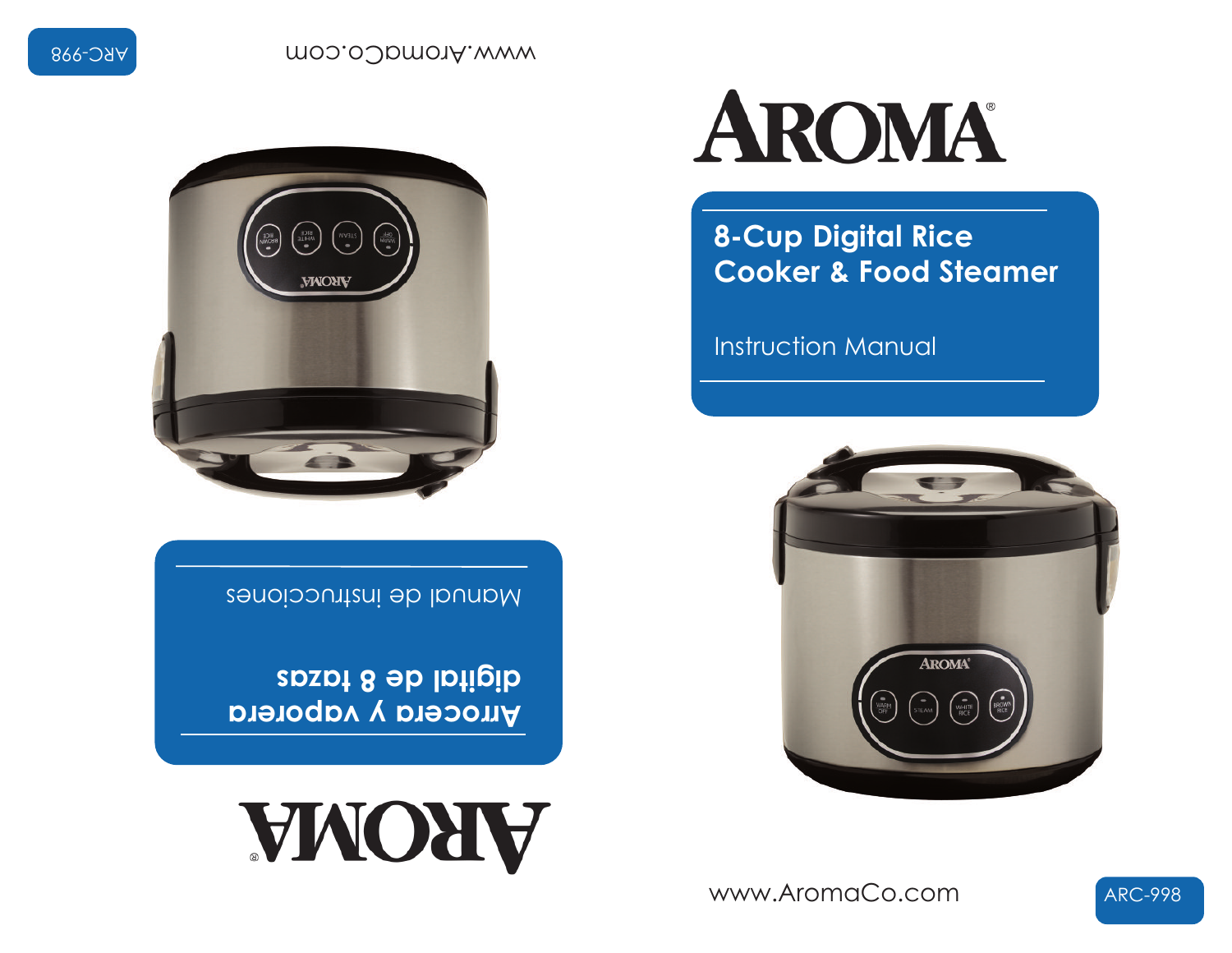itelicitaciones en su compra de AKOMA Arrocera y Vaporera de 8 tazas!

sopipo A spdos Fale abalaro versatil tampien vapora verauras, came y pescado y aun cocina bata dne no tenga dne mirar al reloj o preocnbarse por soprecocinar su arroz. Aroma, cocinar termina autománicamente y cambia al modo de "keep warm," con solo un boton para que usted no haga el trabajo. Con la arrocera de Aqui en Aroma hemos dominado el arte de cocinar arroz esponjoso y perfecto

luescura y los numentes de su comida sin el uso de grasa o acelle. comida nutritiva y equilibrada, el metodo de vaporar mantiene el sabor, la 2e incluye también una charola para cocinar al vapor. Ideal para preparar

.moo.oJpmo1A.www nuevos aparatos para su hogar, por tavor visitanos en linea en intormación adicional sobre el arroz. Para consejos sobre recetas o ideas para F216 wannal contiene instrucciones sobre como naar an uneva arrocera y alguna

This manual contains instructions for the use of your new rice cooker as well as some additional information about rice. For recipe suggestions or more kitchen solution ideas, please visit us online at www.AromaCo.com.

Please read all the instructions before first use.

© 2007 Aroma Housewares Company All rights reserved.

Published By:

1-800-276-6286 www.aromaco.com

 $U.S.A.$ 

Aroma Housewares Co 6469 Flanders Drive

San Diego, CA 92121

This rice cooker also comes equipped with a steam tray. Ideal for preparing nutritious, well-balanced meals, steaming locks in food's natural flavor, moisture and nutrients without the use of added oils or fats. Included in this instruction manual is a handy steaming reference to quide you through the preparation of nearly all your favorite vegetables and meats. Steam vegetables or meat while simultaneously cooking rice to make a complete, healthy meal with ease in your rice cooker!

The specialized brown rice function will make tough-to-cook brown rice to rice, without the hassles of preparing it the traditional way.

perfection. Now you can enjoy the great taste and nutritional benefits of brown

button. Just add rice, water and turn it on. The machine will automatically switch to warming mode when the rice is done. This versatile appliance even simmers soups and stews.

Aroma has simplified the art of cooking perfect, fluffy rice down to the push of a

Congratulations on your purchase of the **AROMA** 8-Cup Digital Rice Cooker and Food Steamer.

© ZUU/ Aroma Housewares Company. Iodos los derecnos reservados.

98Z9-9ZZ-008-1  $.A.S.U$ San Diego, CA 92121 6469 Flanders Drive Aroma Housewares Co.

HUDIICADO POL:

moo.oopmonp.www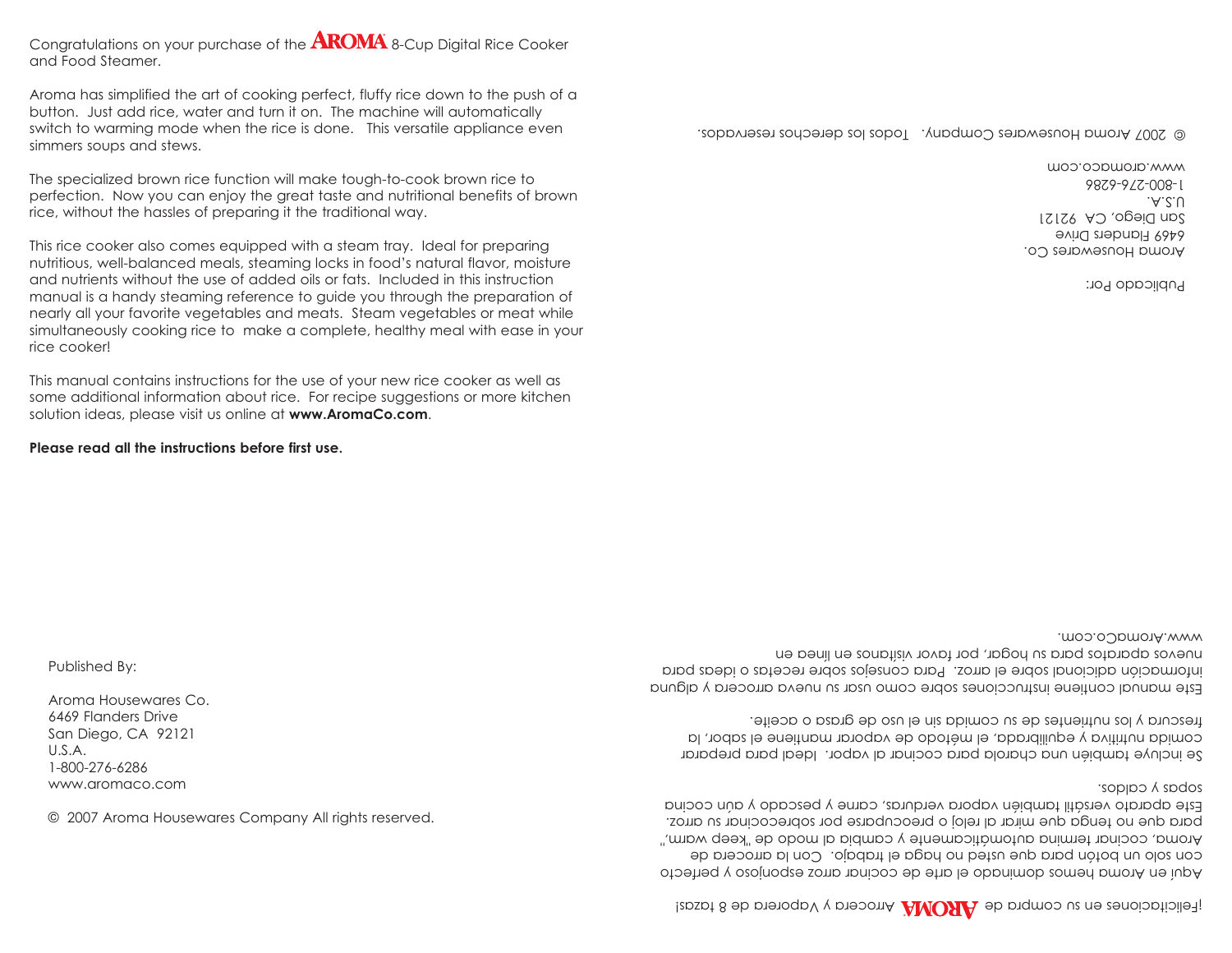## **SAVE THESE INSTRUCTIONS**

- than its intended use.
- 12. Do not use this appliance for other
- 
- 
- 
- 
- 
- 
- 
- 
- 
- -
- 
- burner or in a heated oven.
- 23 To reduce the risk of electric shock
- 
- or table. 11. Do not place on or near a hot
- 
- Do not use outdoors. or hang over the edge of a counter
- 
- 
- 
- 
- 
- 9.
- 
- 
- 10. Do not let cord touch hot surfaces
- 
- 
- 
- 
- 
- appliance manufacturer may result in fire, electric shock or injury. 21. To prevent damage or deformation,
- 8. The use of accessory attachments 20. Rice should not be left in the rice not recommended by the
- the product to malfunction. 19. Use extreme caution when opening the lid during or after cooking. Hot steam will escape and may cause examination, repair or adjustment. burns.

**IMPORTANT SAFEGUARDS** 

appliances, including the following:

carefully before first use.

handles or knobs

resistant surface.

liquid.

children.

Important: Read all instructions

Do not touch hot surfaces. Use

4. To protect against electrical shock,

do not immerse cord, plug or the

Close supervision is necessary when

appliance in water or any other

the appliance is used by or near

 $\mathbf{1}$ .

 $2<sup>1</sup>$ 

5.

.S.

 $\cdot$ 6

٠8.

.`∠

 $\cdot$ 9

.G.

. ⊅.

.ε

۲.

ΠL

Basic safety precautions should always be followed when using electrical

GUARDE ESTAS INSTRUCCIONES

72'

recipiente interior.

quemador.

21. Para evitar daños o

dnemaduras.

tuncione pien.

por más de 24 horas.

o cuodne ejectrico, cociua

23. Para reducir el riesgo de incendio

aparato haya sido apagado.

toma de corriente eléctrica de la

Antes de retirar el enchute de la

baueg' azeânueze ge dne ej

o plutes puu esdos punetri

20. El arroz no debe permanecer

eato podria ocasionar

deformaciones, no use la olla

"etneiloo temantener caliente"

caliente escapará de la olla y

cociuago<sup>,</sup> ya dne ej vapor

cocine o qezbnez qe yaper

tapa durant le striptio que

19. Recomendamos que se tomen

brecauciones extremas al aprir la

blogucto, ocasionando que no

la olla arrocera, esto danara al

antes de usarla. Si la cacerola

cacerola para cocinar interna

abaiatos, puede ser que esta

tuncionando. Si el circuito

de otros aparatos que estén

17. La olla arrocera deberá operarse

Nunca jale del cordón.

15. Usese únicamente con una

eléctrico se sobrecarga con otros

en un circuito electrico separado

de la tomacorriente de la pared.

obstruya la ventanilla de vapor.

las ventanillas sobre las tapas. Esto

podra observar vapor saliendo de

es normal. No cubra, toque ni

14. Durante la etapa de cocimiento,

16. Siempre desconecte desde la base

.V0S1 əb ƏA ətnəmoopmot

18. Asegúrese siempre de que la

adecuadamente.

**Audiority** on bubling

este seca por la parte de atuera

para cocinar se mete húmeda en

dentro de la olla de arroz con la

liquidos calientes.

un horno caliente.

calientes.

pellaro<sup>.</sup>

.ohpiqmil

accidentes.

**OUUSILU** 

perilias.

cuando contenga arros u otros extremas al mover el aparato

No utilice el aparato para otro uso

electrica encendidas in dentro de

mostrador ni toque las superticies

raz bayez iyoowbaynez cleav nu

recomendados por el tabricante.

a copitive noss on supersons o

para revisión, reparación o ajuste.

SEIVICIO QUÍOIIZADA MAS CEICANO,

pa qanado de alguna manera.

kedieze el abaiato a la agencia de

as is a uaid publour on bobinu bi is

aparato si el cordon electrico o la

ate se on obnous , HO obagaque

Asegurese de que el aparato este

alcance ae los uluos bara evitar

Mantenga el aparato tuera del

el cordon, la clavija o el aparato

adna o eu cnaidnier otro lidnigo

cuodne electrico, no sumerja en

Utilice para ello los mangos o las

No todue las suberticies calientes.

usar el aparato por primera vez.

reguridad antes de comenzar a

limportante: Lea cuidadosamente

brecancioues pasicas qe sednugaq' incluyendo las siguientes: Cuando se usen aparatos electricos, siempre deberan observarse las

**MEDIDAS IMPORTANTES DE SEGURIDAD** 

**Para protegerse y evitar un** 

anbeuticle uivelada, seca y

Use el aparato sobre una

todas las instrucciones de

resistente al calor.

Ino bouda a tuncionar ningun

o aliendo, antes de ponerle o

doutarie partes y antes de

clavija de encunte estan danados o

sopre la orilla de la mesa o del

13. Se deberan tomar precauciones

ceica qe nua relilia qe daz o

11. No coloque el aparato sobre o

10' No deje que el cordon cuelque

No se use en exteriores.

No utilice aditamentos o

dne uo zea el lugicago.

- appliance. 7. Do not operate any appliance with a damaged cord or plug or after the appliance malfunctions or has been damaged in any manner. Return the appliance to the nearest authorized service facility for
- 6. Unplug from outlet when not in use and before cleaning. Allow unit to cool before putting on or taking off parts, and before cleaning the inner cooking pot is dry prior to use. If cooking pot is returned to cooker when wet, it may damage or cause
- on a separate electrical circuit from other operating appliances. If the electric circuit is overloaded with other appliances, this appliance may not operate properly. 18. Always make sure the outside of the

bowl with the keep warm function

on for more than 24 hours.

stovetop or burner.

outlet.

do not use the inner pot on a

22. To disconnect, turn any control to

cook only in the provided

removable container.

"OFF", then remove plug from wall

- wall outlet. Never pull on the cord. 17. The rice cooker should be operated
- outlet.
- 
- 
- may cause burns.
- 
- 
- 
- 
- 
- 
- 
- 
- 15. Use only with a 120V AC power
- 16. Always unplug from the base of the
- 
- 
- 
- 

# cooker as it is extremely hot and

# 3. Use only on a level, dry and heat-

- hot oils or other liquids. 14. Do not touch, cover or obstruct the steam valve on the top of the rice
- 13. Extreme caution must be used when moving the appliance containing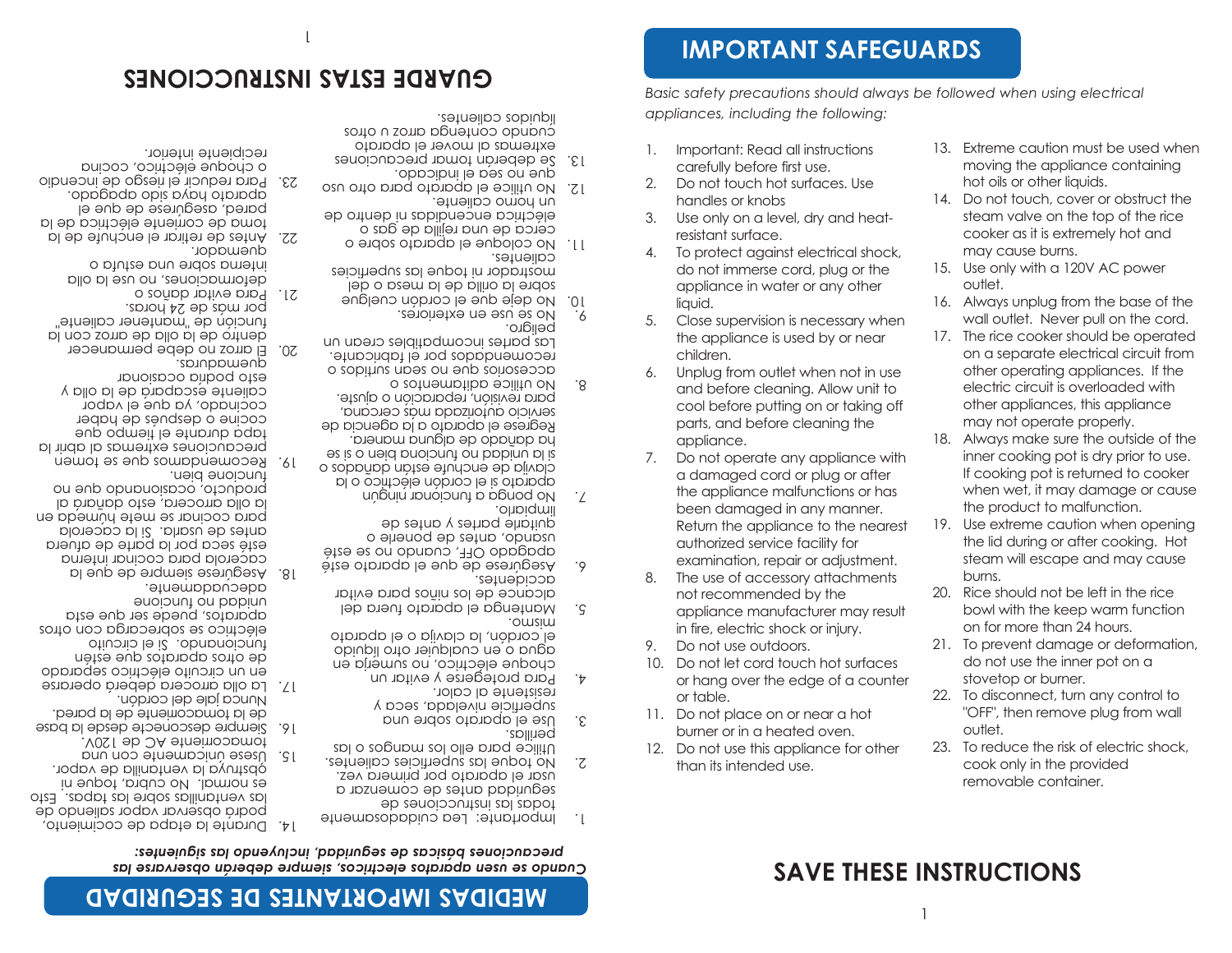## **INSTRUCCIONES DE CABLE CORTO**

- de tropezarse o enredarse con un cable mas largo. l. Se proporciona un cable eléctrico corto con el propósito de reducir el riesgo
- culdddo. S. Hay cables de extension mas largos disponibles y deben ser usados con sumo
- 3. Si se usa un cable de extensión mas largo:
- menos igual que la clasificación eléctrica del aparato. a. La clasificación eléctrica marcada en el cable de extensión debe ser por lo
- alguien pudiera tropezarse con el cable sin querer. porde del mostrador o mesa en donde pudiera ser jalado por un nino o p: FI caple was jarão gepe ser cojocago ge wavera dhe vo chejâne bor el



## **AGASIAAJOY AYOJY**

21 ezte abarato tiene ploya polarizada:

muy peligroso. entrar, llame a un electricista calificada. No intente de moditicar la clavija, es no entra completamente, da vuelta a la clavija. Si aun la clavija no puede gepe ge eucuntar un lago en eucuntez ge laz ge bloya polarizaga: a la clavija Para reducir el riesgo de descarga eléctrica, este ploya intencionalmente solo

evita cualquier peligro. tabricante o su agencia de servicio u otra persona caliticada para hacer que se Si este estropeado el cordon electrico, hay que ser reemplazado por el

## **COITE APARATO ES PARA USO DOMÉSTICO.**

## **SHORT CORD INSTRUCTIONS**

3. If a longer extension cord is used:

over unintentionally.

屑

- 1. A short power-supply cord is provided to reduce the risks resulting from becoming entangled in or tripping over a longer cord.
- 2. Longer extension cords are available and may be used if care is exercised in their use.

a. The marked electrical rating of the extension cord should be at least as

counter top or tabletop where it can be pulled by children or tripped

⌒➠

b. The longer cord should be arranged so that it will not drape over the

**DO NOT DRAPE CORD!** 

- 
- 
- 

great as the electrical rating of the appliance.

**KEEP FROM CHILDREN!** 

**POLARIZED PLUG** 

the instructions below:

modify the plug in any way.

This appliance is for household use only.

This appliance has a **polarized plug** (one blade is wider than the other); follow

To reduce the risk of electric shock, this plug is intended to fit into a polarized

outlet only one way. If the plug does not fit fully into the outlet, reverse the

plug. If it still does not fit, contact a qualified electrician. Do not attempt to

If the supply cord is damaged, it must be replaced by the manufacturer, its

service agent or a similarly qualified person in order to avoid a hazard.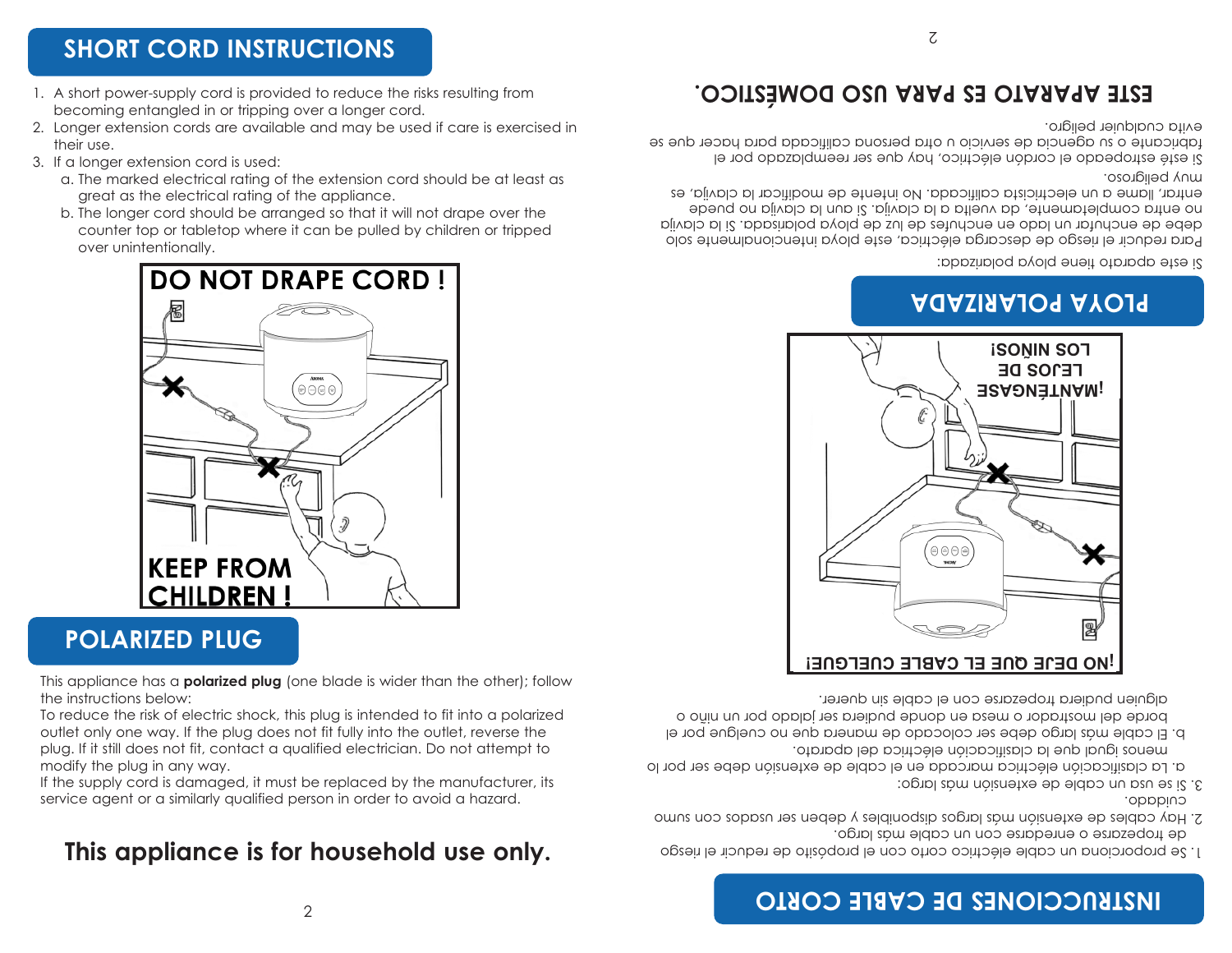## **IDENIILICACION DE TV2 PARTES**



9. Botón para cocinar al vapor

 $13.$  Taza para medir 14. Espátula para arroz

> caliente roitetni pllO. I I 12. Vaporera

10. Botón para apagar/ mantener

- 
- 
- 
- 
- 
- 
- 
- 
- 
- 
- 
- 
- 
- 
- 8. Botón para arroz blanco
	-
- 
- 
- 
- 1. Botón para abrir
- 
- 
- 
- 2. Manija
- 
- 
- 
- 
- 
- 
- 
- 
- 

 $-51$ 

.<br>ተ

- 
- 
- 
- 3. Ventilador de vapor
- 4. Tapadera
- 5. Colector de condensación
- 
- 6. Panel de control digital 7. Botón para arroz integral
- 

1. Lid Release Button

5. Condensation Collector 6. Digital Control Panel 7. Brown Rice Button

WARM<br>OFF

2. Handle 3. Steam Vent

4. Lid

10

13

14

8. White Rice Button

5

6

7

11

10. Warm/Off Button

9. Steam Button

11. Inner Pot

丰  $\ddagger$ 12

BRWN<br>RICE

- 12. Steam Tray 13. Measuring Cup
- 14. Rice Paddle

**PARTS IDENTIFICATION**

 $1$   $2$   $2$   $2$ 

 $3 \rightarrow 4$ 

 $9 \longrightarrow \longrightarrow \longrightarrow \longrightarrow \longrightarrow \longrightarrow \longrightarrow$ 

STEAM

WHITE<br>RICE

**AROMA** 

 $\underbrace{\begin{pmatrix} \text{weak} \\ \text{off} \end{pmatrix}}_{\text{GPE}} \quad \begin{pmatrix} \text{sym} \\ \text{STE} \\ \text{BCE} \end{pmatrix}_{\text{GPE}} \quad \begin{pmatrix} \text{SSWW} \\ \text{BCE} \\ \text{BCE} \end{pmatrix}$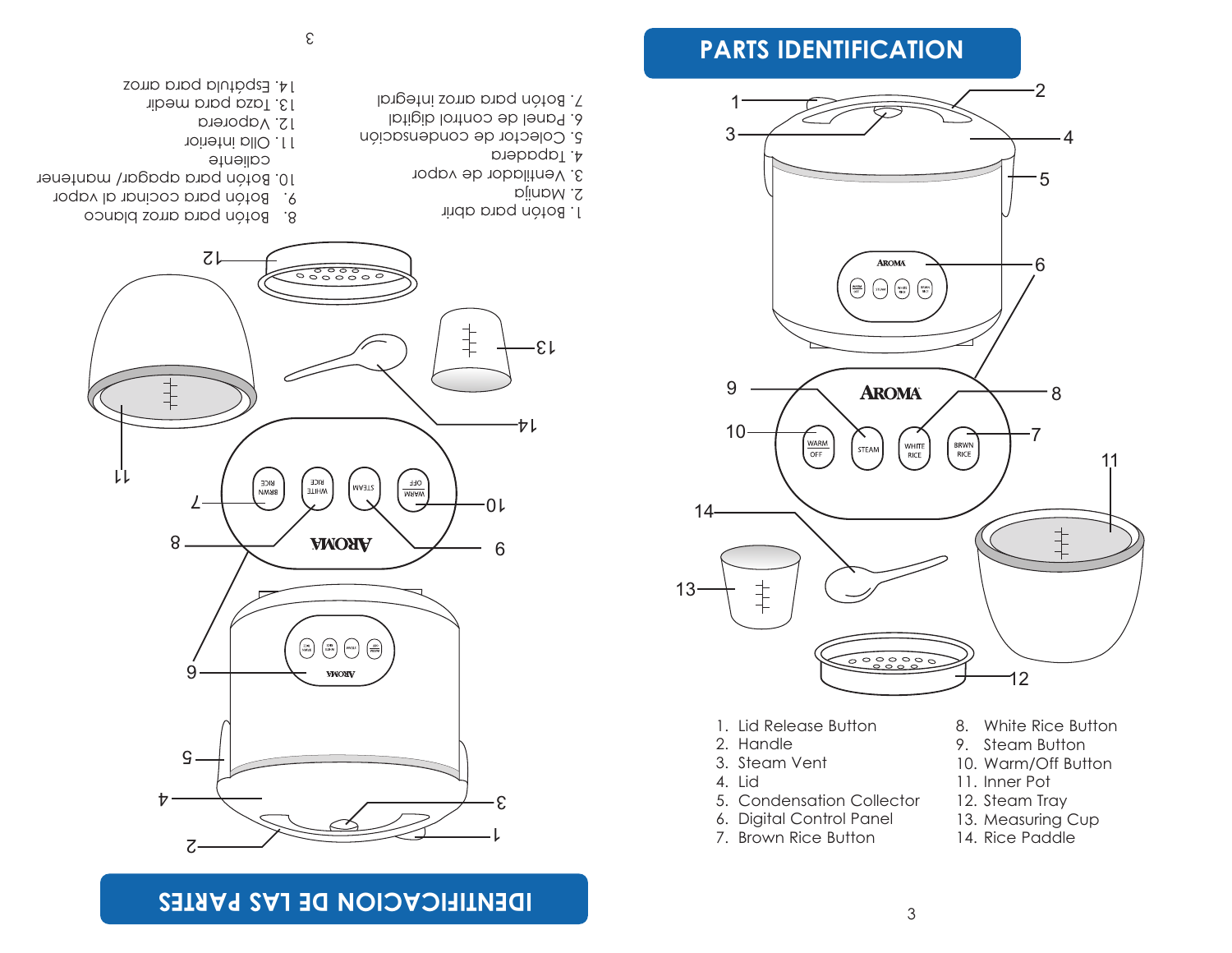## **OT AR AP ALE R ASU OMOC**

## **: z ev ar <sup>e</sup> mir pr op alr as <sup>u</sup> eds et nA**

- 
- . Lea todas las instrucciones y medidan raphorment de seguridad.
- 5. Retire todos los materiales de empaque y asegurese de que los articulos se
- recipau eu pneuaz cougiciouez.
- 3. Kompa todas las bolsas de plastico, ya que pueden representar un riesgo para souiu sol
- s rangi nevel pair accessoujos  $\lambda$  ja veu pulaujija qe vabol cou adna tipia  $\lambda$  japou: Enjinadnejos . et ne los combletamente.
- 5. Saque la olla interior de la olla arrocera y lávela con agua tibia y jabón. Enjuáguela y séquela totalmente antes de volverla a poner dentro de la olla.
- <sup>6</sup>. Limple el cuerpo de la olla con una toalla humeda.
- 7. Limpie la ventanilla de vapor. Vea la **página 7** para instrucciones detalladas.
- **.r all at ar aps ar bif i ns ovi <sup>s</sup> ar bas er odai p mil ecilit <sup>u</sup> oN •**
- . En ningun momento sumerja en agua o algun otro liquido, la base de la olla **. aji val <sup>c</sup> al i n nódr ocl <sup>e</sup>, ar ecorr <sup>a</sup>**

## *A* **cociudid alloz:**

- Usando la taza de medir proporcionada, mida la cantidad deseada de arroz.
- . I evin a fazi e quivale a una taza completa marcada en el nivel 5. Enjinadne el allos en un colador u otro contenedor separado (no enjuague el arros eu la olla interna) hasta que el agua se convierta relativamente clara.
- konga ei alroz enjuagado en la olla interna.  $3.$  Usando la taza para medir incluida o las lineas de para medir dentro de la olla jujewa<sup>,</sup> adredne ja caujigag abrobjaga ge adna eu ja ojja iujewa<sup>.</sup> Una guja wh n.jil para medir agua y arroz esta incluida en la **pagina 8** de este manual. r ene la subeuticie de arroz en la olla con la espatula para que así pueda tener . emiotimu noiboco pnu
- "Consejo: Para obtener un arroz mas blando remoje el arroz por 10-20 minutos antes *. nói ccoc ed ol ci cl er ai ci ni ed*
- $\mathcal{F}$ . Ponga la olla interna en la arrocera. Ponga la tapadera, asegurandose que este eu an Indar, y enchute el cable a la toma de comente en la pared. La luz . indicadora de "Warm/Ott" destellara.
- 5. Para comenzar a cocinar presione el botón "White Rice" (Arroz Blanco) o "Brown kice" (Arroz Integral) dependiendo el tipo de arroz que se desee cocinar. El iudicador de modo de cocciou se encendera  $\lambda$  se inuminara: Una vez que se haya terminado de cocinar, la arrocera automáticamente cambiará al modo de mantener callente. (Vea la nota en la **pagina 5** acerca del arroz integral.) «Consejo: 3i desea cancejar su selección en cualquier momento, presione el botón "OFF" (apagar) y reinicie presionando el botón de cocinar apropiado.

Es muy importante que la olla interior esté completamente limpia y seca antes de que se colodue en el cuerpo de la arrocera. La presencia de agua u otras sustancias en la superficie exterior de la olla puede causar que este aparato malfuncione.

 $\frac{1}{\sqrt{2}}$ 

## **Before First Use:**

**To Cook Rice:**

into the inner pot.

*cooking cycle.*

cooking.

flash

**product.**

1. Read all instructions and important safeguards.

and dry thoroughly before returning to cooker.

• **Do not use abrasive cleaners or scouring pads.**

7. Wash steam vent. See **page 7** for detailed instructions.

**industry standards (180mL) and is not equal to one U.S. cup.**

6. Wipe body clean with a damp cloth.

- 2. Remove all packaging materials and make sure items are received in good
- condition.
- 
- 
- 4. Wash lid and accessories in warm, soapy water. Rinse and dry thoroughly.
- 
- 
- 
- 
- 
- 
- 

## 3. Tear up all plastic bags as they can pose a risk to children.

• **Do not immerse the rice cooker base, cord or plug in water at any time.**

1. Using the measuring cup provided, measure out the desired amount of rice. One cup refers to one full, level cup. **The measuring cup provided adheres to rice**

2. Rinse rice in a mesh strainer or other separate container (do not rinse rice in the inner pot) until the water becomes relatively clear. Drain; then place rinsed rice

3. Using the measuring cup provided or the measurement lines inside the inner pot, add the appropriate amount of water to the inner pot. A helpful

the rice with the rice paddle so that rice surface is level to ensure even

*TIP: For softer rice, allow the rice to soak for 10-20 minutes prior to beginning the*

4. Place the inner pot in the rice cooker. Close the lid, making sure that it locks into place, and plug power cord into a wall outlet. The "WARM/OFF" light will

5. To begin cooking, press the "WHITE RICE" or "BROWN RICE" button depending on the type of rice to be cooked. The cooking mode indicator light will

*TIP: If you wish to cancel your selection at any time, press the "OFF" button and*

**\* It is important that the outside surface of the inner pot is completely clean and dry before it is placed into the rice cooker. Water, food or other substances on the pot will come into contact with the heating element and may cause damage to the**

to "KEEP WARM" mode. (See Note About Brown Rice on **Page 5**.)

*reset by pressing the appropriate cooking button.*

illuminate. Once cooking is complete, the rice cooker will automatically switch

rice/water measurement guide is included on **page 8**. Smooth over the top of

- 
- 
- 

5. Remove inner pot from rice cooker and clean with warm, soapy water. Rinse

4

- 
- 
- 
-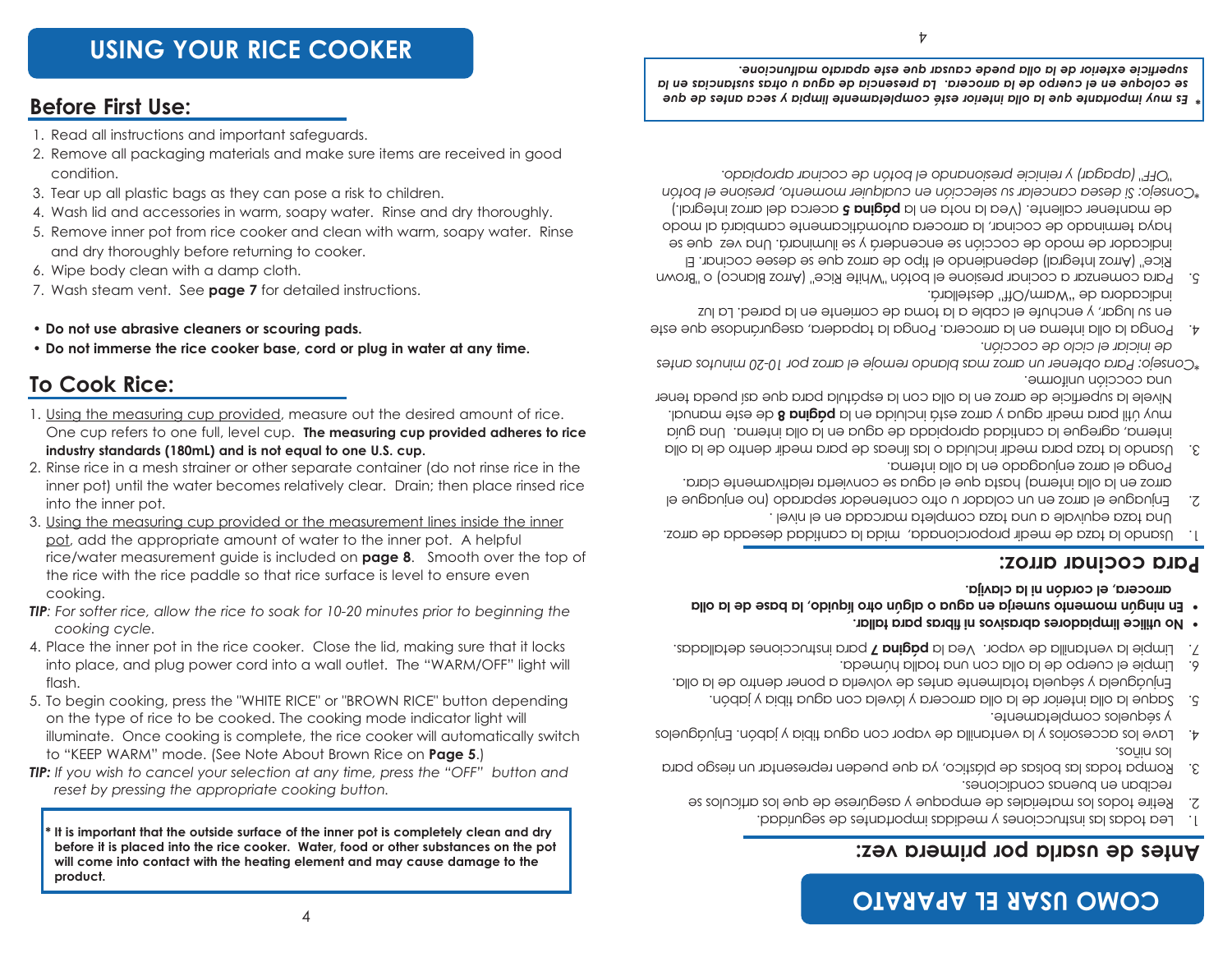## **OT AR AP A US R ASU OMOC**

- 6. Después de cocinar, abre la tapadera y use la espatula para agitar el arroz. Fato despedira el exceso de humedad y dara una textura mas esponjosa al al extens eur pes eux entre la tapadera y permita la unidad que se mantenga en el l upordo callente por  $5$ -IO minutos. Esto asegurara optima textura y trescura del .zonp
- on "HO" nótod le i2 . aneorra la ragar) par appagar la arrocera. Si el botón "OFF" no re bresiona, la arrocera se mantendra en el modo "Keep Warm" (mantener calleute). No es recomendado dejar en el modo "Keep Warm" (mantener caliente) por màs de 12 horas.

### **ROBBLE ET PERBOS INTEGRAL**

El allocs integral demora mas en cocinar que el alroz blanco debido a las capas extras de los granos de trigo. La tuncion para arroz integral en esta art of open med not all a med op the setted como opciou de modo que se bnega cociuar propiamente.

### **b** and **decomagner dimentos al** vapor

- I. Agregue la cantidad deseada de agua en la olla interna. Una conveniente ania qe cowo cocel al vabol esta inciniga eu ja **baâlua 10** de este wannaj<sup>.</sup>
- . The artic all a race para vapor dentro de la arrocera.
- $3.$  Introduzca la comida en la raca para vapor y cierre la tapadera.
- 4. Presione el boton "Steam" (vapor/cocinar).
- a. Cuando el proceso de vaporizacion sea completado, la arrocera anwaticamente se abagara.
- e. Ketire la comida inmediatamente despues del proceso ya terminado. Dejar la comida en la arrocera podria causar sobre calentado.

### **Z ORR AR ANI COCE DSE NOI CCURTS NI AR AP 6 ANI GÁP AL AE V T COCER AL VAPOR SIMULTANEAMENTE.**

### **AT ON**

Cuando use la raca para vapor, la maxima cantidad de arroz puede ser cocinada simultáneamente es aproximadamente de 6 tazas de arroz (no cociuado). Esto asegura que el arroz y la raca para vapor ajuste propiamente **.r oir et ni all o al ne**

### **PRECAUCION:**

- . No abra la tapa cuando la olla està en uso si no es necesario.
- $\bullet$  2! Ia olla para cocer está mojada y se coloca nuevamente en la
- vaporera, causara danos y tallas al producto.

## • If cooking pot is returned to cooker when wet it will damage this product, causing it to malfunction.

**CAUTION:** • Only open lid when necessary. When opening lid during operation, use caution as steam escaping will be extremely hot.

5

### **SEE PAGE 6 FOR INSTRUCTIONS ON COOKING RICE AND STEAMING SIMULTANEOUSLY.**

- 6. Remove food immediately after cooking process has completed. Leaving it in the rice cooker may cause food to over cook.
- 5. When steaming is complete, the rice cooker will automatically switch to "OFF".
- 4. Press the "STEAM" button.
- 3. Place food on steam tray and close the lid.
- 2. Place steam tray inside rice cooker.
- 1. Add the desired amount of water to the inner pot. A convenient steaming guide has been included on **page 10** for vegetables and **page 11** for meat.

## **To Steam Food:**

Brown rice requires a much longer cooking cycle than other rice varieties due to the extra bran layers on the grains. The Brown Rice function on this rice cooker allows extra time and adjusted heat settings in order to cook the rice properly.

### **NOTE ABOUT BROWN RICE**

- 7. Press the "OFF" button to turn off the rice cooker. If the "OFF" button is not pressed, the rice cooker will remain in "KEEP WARM" mode. It is not recommended to leave rice on "KEEP WARM" mode for more than 12 hours.
- 6. After cooking, open the lid and use the rice paddle to stir the rice. This will release excess moisture and give the rice a fluffier texture. Then, close the lid and allow the unit to remain on warm mode for 5-10 minutes. This will ensure optimal rice texture and moisture level.

# **USING YOUR RICE COOKER**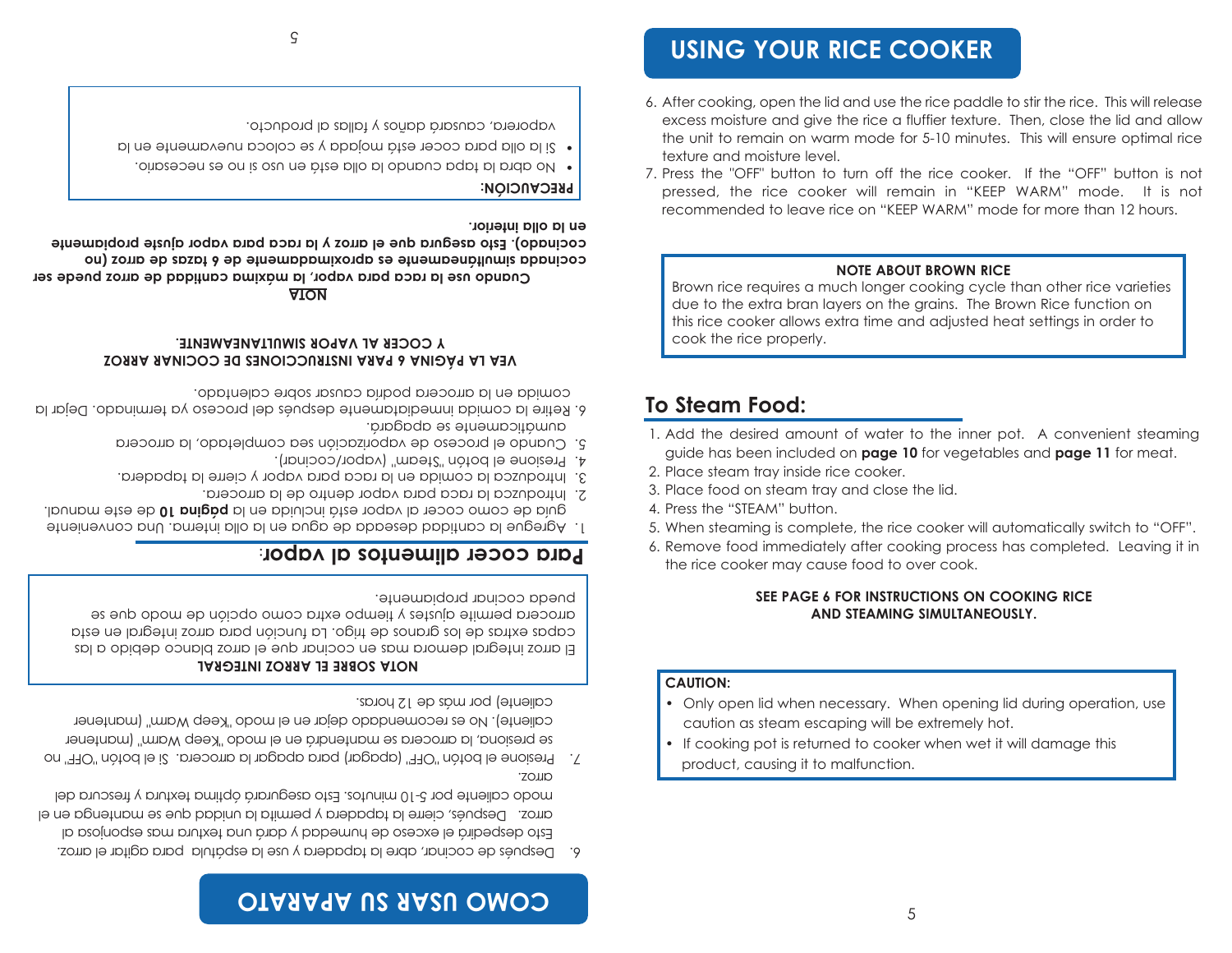## **: z ev al ar opavl ar ecoc y z orr ar ani coc ar aP**

Una de las tunciones mas convenientes de este arrocera es la abilidad de cocer arror y vaporar alimentos simultáneamente. Es ideal para cocinar comidas completos deliciosos en una sola olla.

- **i** *Agruege et anoze et algua a la cita product. No intentar cocer mas que 6 tazas* ar ap aj ednab aL **. z ev al ar opavl ar ani coc ees ed es es ) ocur c( z orr <sup>a</sup> ed** vaporar no cabera. Vea 'Para cocinar arroz' en la **pagina 4** para instrucciones .abbllateds.
- $\sim$  Colodue la olia interior en la base de la arrocera y optima 'start'.
- and **and all applies** de referencia para vegetales (**pagina 10**) y para came (**pagina**
- . **11** para sugerencias y tiempos de cocimiento aproximados.  $+$  26 recomienda agregar la bandeja cerca del  $\uparrow$ ni del ciclo de cocimiento para evitar que la comida se entrie antes de que esté listo el arroz. Ponga la carne **y/o las vegetales en la bandeja para vaporar. Abre la tapa con mucho** cnigago bordne vabor caliente se escabara. Colodne la bandela bara
- vaporar en la olla interior. . Cierra la tapa y permite que el aparato continue cocinando.
- apat plays open op meitle and solid cocidos por el fiempo necesario, abre la tapa cou uncuo cniqaqo: Fi vapor caliente se escabala: Kemueva la bandeja bata *Nabolati*</sub> con cnigago bot dne estata caliente, y asegurese de que los . and is other listos.
- $\vee$ . Clerra la tapa y permite que el arroz cocine hasta que este terminado. La arrocera soñará y cambiará automáticamente al modo de 'WARM'  $|CQ| \geq 0$

### **: AT ON**

ze bnege vaborar la comida durante cualquier parte del ciclo de cocimiento. Se recomienda vaporar al fin del ciclo para evitar que los otsil étse somo le euq es estra neirthe es sotremilo.

One of the most convenient features of this rice cooker is the ability to both cook

inner pot. See "*To Cook Rice"* on **page 4** for details. **Do not attempt to cook more than 6 cups (uncooked) of rice if trying to use the steam tray simultaneously, or the steam tray will not fit.**

3. Refer to the steaming guides for vegetables (**page 10**) or meat (**page 11**) for hints and approximate steaming times. It is best to insert the food to be steamed toward the end of the rice cooking cycle so that your meal is fresh

4. Place your choice of vegetables or meat into the steam tray. Open the lid, using caution as steam escaping will be extremely hot, place steam tray into

6. Once food has been steamed for the appropriate time open the lid. **Use caution when opening lid as steam escaping will be extremely hot.** Remove the steam tray and check food to be sure it has been thoroughly cooked. Exercise caution when removing the steam tray as well; it will be hot. 7. Close the lid of the rice cooker and allow rice to continue to cook until finished. The unit will chime when rice is ready and switch to keep

**NOTE** It is possible to steam at any point during the rice cooking cycle. However, it is recommended that you steam during the end of the cycle so that steamed food does not grow cold or become soggy

6

- 1. Place the desired amount of rice and appropriate amount of water into the
- rice and steam food simultaneously, ideal for creating delicious all-in-one meals.

2. Place the inner pot into the unit and begin to cook the rice.

5. Close the lid and allow the cooker to resume cooking.

and warm all at once.

the rice cooker.

warm mode.

before the rice is ready.

6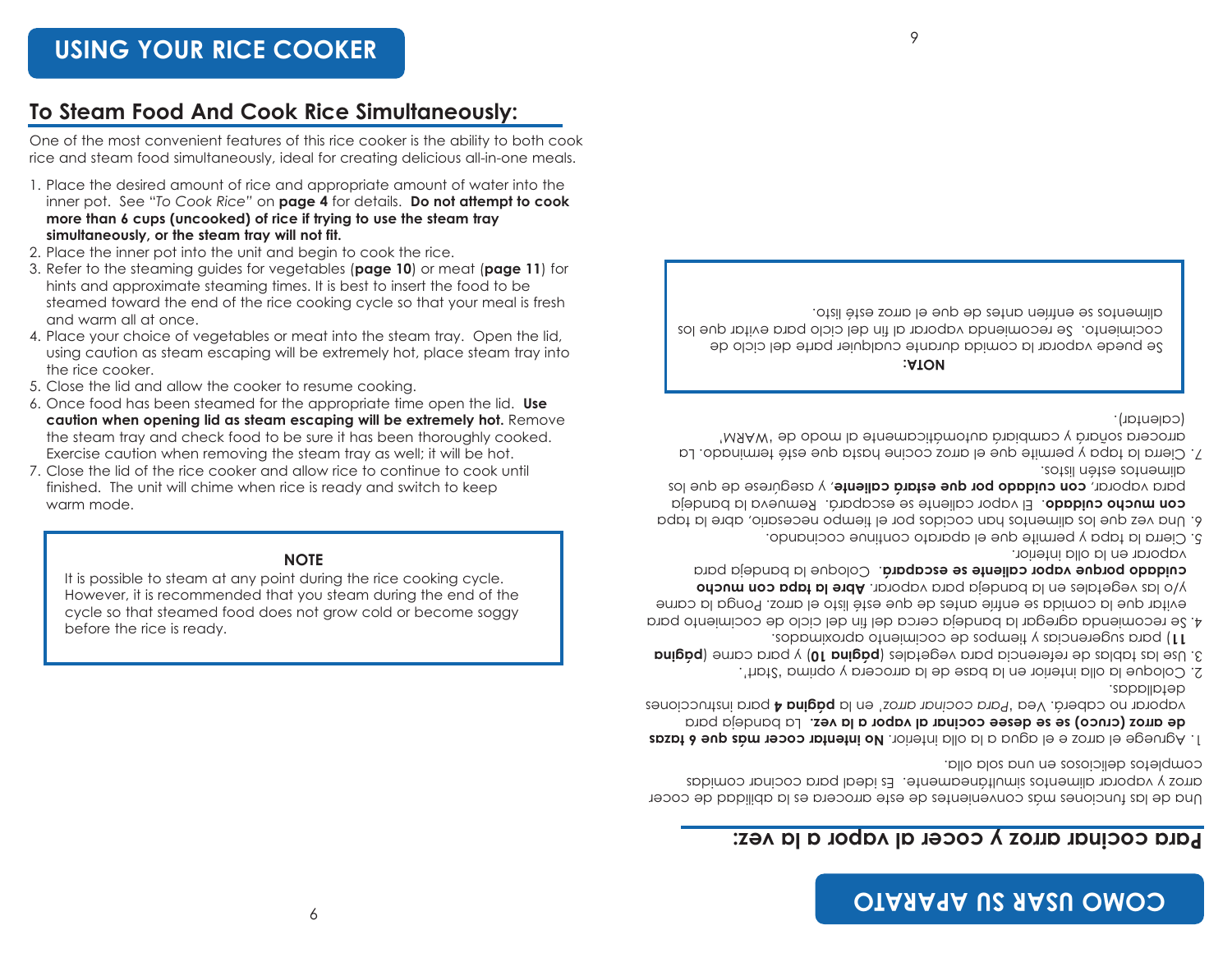## **OTASAYA JE SANGU OMOO**

## completamente antes de limpiaria. Descouecte siempre la unidad y deje que se entrie

### Para Llimpiar la Olla Interna y Accesorios

- boquau canzal qauo aj acanago o boquau canzal uezão qe nua gezcalãa ulyou o nu bauo qe cociua: No nze jiwbiaqoiez apiazivoz o cebijjoz<sup>,</sup> ya dne 1. Refire la olla interna. Lave con agua tibia y jabòn usando una esponja de
- con agua tipia y jabon antes de tallarla para evitar danar la capa 2. Si el arros se encuentra pegado en la parte interior de la olla interna, llènela electrica.
- annadnerente.
- 3. Enjuague y seque.
- 4' keblia el bloceso con la raca para vabor y los demas accesorios incinidos.
- persionado en la tlecha marcada "Push" (presione). Vuelva a poner antes del 5. Vacie el colector de condensación en el grito después de cada uso. Quite

Diagram 1

rosn asuannos

 $\angle$ 

- tste electrodomestico y olla interna NO son seguros para lavaplatos.

**IMPORIANIE** 

### Para Limpiar el Exterior de la Arrocera

- I. Limple el exterior de la arrocera con un trapo humedo.
- 2. Seque con un trapo seco.

## Para Limpiar la Parte Interior de la Tapadera

## Hay que limpiar la parte interior de la tapadera

aezbnez qe caqa nzo<sup>.</sup>

proximo uso.

ae caga nzo<sup>.</sup>

**HOW TO CLEAN** 

**To Clean Inner Pot and Accessories** 

3. Rinse and dry thoroughly.

**To Clean Rice Cooker Exterior** 

To Clean the Underside of the Lid

Dry with a soft cloth.

Steam Valve should be cleaned after every use.

1. Pull out the steam vent as shown

2. Empty and wash the steam vent

in warm, soapy water, Rinse

Dry the steam vent with a soft

Reinsert the steam vent for next use.

• Do not use harsh or abrasive cleaners.

2. Dry with a soft cloth.

 $\mathcal{P}$ 

 $3<sub>1</sub>$ 

 $\mathbf{\Delta}$ 

**To Clean Steam Vent** 

in Diaaram 1.

thoroughly.

cloth.

Always unplug unit and allow to it cool completely

before cleaning.

1. Remove the inner cooking pot. Wash it in warm, soapy water using a nylon

2. If rice is stuck to the bottom of the inner pot; soak in warm, soapy water

5. Empty out condensation collector into sink after each use. Remove by

may damage the finish or create a risk of electric shock.

before scrubbing to avoid damage to the non-stick coating.

4. Repeat process with steam tray and other provided accessories.

pressing on the arrow marked "PUSH". Attach before next use.

1. Wipe the body of the rice cooker clean with a damp cloth.

The underside of the lid should be cleaned after every use.

1. Wipe the underside of the lid with a warm, damp cloth.

**IMPORTANT** 

• This appliance and the inner pot are NOT dishwasher safe.

 $\overline{7}$ 

Diagram 1

sponge or dishcloth. Do not use abrasive cleaners or scouring pads, as they

- 1. Limpie la parte interior de la tapa con un
- z. Seque con un trapo seco. trapo humedo y tibio.

### Hay que limpiar la ventanilla de vapor despues

## Para Limpiar la Ventanilla de Vapor

1. Remueva la ventanilla de vapor como se

- No use limpiadores aprasivos o fibras.

4. Re inserte la ventanilla de vapor para su

2. Vacié y lave la ventanilla de vapor con

muestra en el Diagrama 1.

3. Seque con un trapo seco.

agua tipia y japon y enjuague.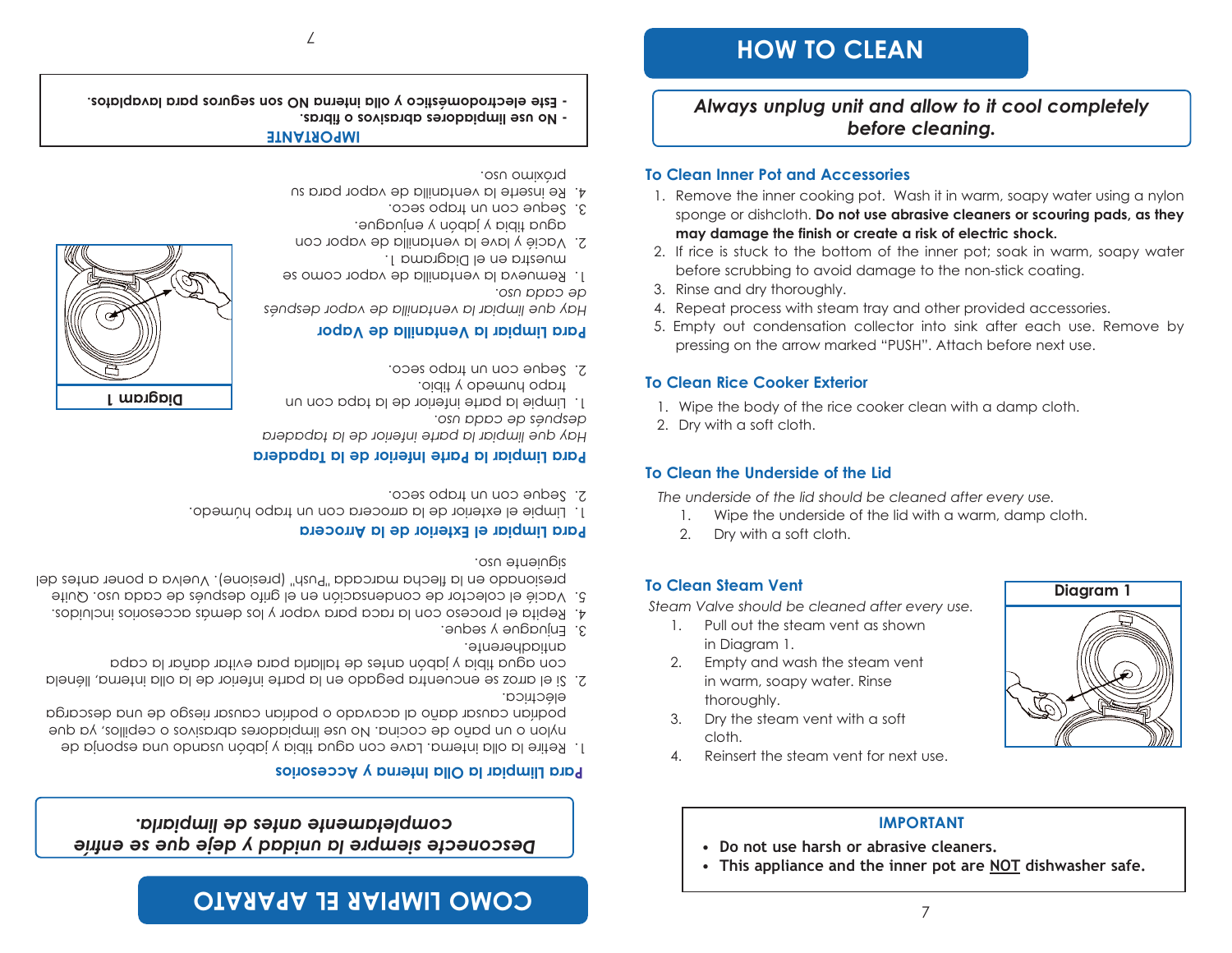## **COINS DE COCCION**

### 8

### rice/water according to the measuring cup provided. • Do not place more than 8 cups of uncooked rice into this appliance at one time. The maximum capacity of this unit is 8 cups of uncooked rice (6 if using brown rice) which yields 16 cups of cooked rice (12 if brown rice).

will require longer cooking times and/or additional water. Refer to the package instructions for cooking suggestions.

• The measuring cup included adheres to rice industry standards and is not equal to one U.S. cup. The chart above refers to cups of

- 
- amount of brown rice that may be cooked at one time is 6 cups.
- Wild rice and rice medleys vary in their contents. Some rice mixes
- 
- Due to the extra water needed to cook brown rice, the maximum
- 6 Cups 8 Cups 12 Cups

### **NOTE**

| n Rice/Water Measurement Chart: |                                                                |                                           |
|---------------------------------|----------------------------------------------------------------|-------------------------------------------|
| <b>UNCOOKED</b><br><b>RICE</b>  | <b>BROWN RICE</b><br><b>WATER WITH MEASURING</b><br><b>CUP</b> | <b>APPROX COOKED RICE</b><br><b>YIELD</b> |
| 2 Cups                          | 3 Cups                                                         | 4 Cups                                    |
| 3 Cups                          | $4-1/4$ Cups                                                   | 6 Cups                                    |
| 4 Cups                          | 5-1/2 Cups                                                     | 8 Cups                                    |
| 5 Cups                          | $6-3/4$ Cups                                                   | 10 Cups                                   |

## **Brown**

| <b>UNCOOKED</b><br><b>RICE</b> | <b>WHITE RICE</b><br><b>WATER WITH</b><br><b>MEASURING CUP</b> | <b>WATERLINE</b><br><b>INSIDE POT</b> | <b>APPROX COOKED</b><br><b>RICE YIELD</b> |
|--------------------------------|----------------------------------------------------------------|---------------------------------------|-------------------------------------------|
| 2 Cups                         | $2-1/2$ Cups                                                   | Line 2                                | 4 Cups                                    |
| 3 Cups                         | 3-1/2 Cups                                                     | Line 3                                | 6 Cups                                    |
| 4 Cups                         | 4-1/2 Cups                                                     | Line 4                                | 8 Cups                                    |
| 5 Cups                         | 5-1/2 Cups                                                     | Line 5                                | 10 Cups                                   |
| 6 Cups                         | $6-1/2$ Cups                                                   | Line 6                                | 12 Cups                                   |
| 7 Cups                         | 7-1/2 Cups                                                     | Line 7                                | 14 Cups                                   |
| 8 Cups                         | 8-1/2 Cups                                                     | Line 8                                | 16 Cups                                   |

## **White Rice/Water Measurement Chart:**

**COOKING GUIDE** 

## Tabla de medidas de arroz blanco:

| <b>ARROZ COCIDO</b>  | <b>AJJO AJ 30</b><br><b>ORTNEQA</b><br><b>LÍNEA</b> | <b>AGIOSM AJ</b><br><b>NOD AUDA</b> | <b>ARROZ CRUDO</b>  |
|----------------------|-----------------------------------------------------|-------------------------------------|---------------------|
| $SDZD1$ $\tau$       | Línea 2                                             | $5-1/5$ Lazas                       | $S$ Lazo            |
| spzp <sub>19</sub>   | Línea 3                                             | $3-1/2$ Lazas                       | $3$ Tazos           |
| spzpT8               | Línea 4                                             | $SDZD1 Z/I - \nabla$                | $SDZD1$ $\tau$      |
| SDZD101              | Linea 5                                             | $S$ Pazol $Z/I$ -S                  | $S$ spzp            |
| SDZD <sub>I</sub> ZI | Linea 6                                             | $SDZD1 Z/I-9$                       | SDZD <sub>19</sub>  |
| $SDZD \mid \nmid$    | Linea 7                                             | $SDZD1 Z/I-Z$                       | $SDZD \perp \angle$ |
| SDZDI 91             | Línea 8                                             | $SDZD1 Z/I - 8$                     | spzpT8              |
|                      |                                                     |                                     |                     |

## Tabla de medidas de arroz integral:

| SDZD Z <br>SDZDI 01 | SDZDI <sub>8</sub><br>$SDZD1 \frac{1}{2}$ / $C-9$  | $SDZD$   9<br>$SDZD \mid G$ |
|---------------------|----------------------------------------------------|-----------------------------|
| SDZD   R            | $SDZD1 Z/I-S$                                      | $SDZD$   $\tau$             |
| $SDZD$   9          | $SDZD_{\perp} \nu / (-\nu)$                        | $SDZD \mid \Sigma$          |
| $SDZD$   $\tau$     | $S$ Lazoz                                          | SDZD1Z                      |
| <b>ARROZ COCIDO</b> | <b>AGIO CON LA MEDIDA</b><br><b>ARROZ INTEGRAL</b> | <b>ARROZ CRUDO</b>          |

### **ATON**

- sugerencias de como cocinario. agua adicional. Consulte con las instrucciones del paquete para wezcją de arroz podran requerir un tiempo mas largo para cocinar y/o • El arroz salvaje y otras fipos de arroz varian en sus contenidos. Algunas
- arroz y agua de acuerdo a la taza de medir incluida. La grafica que se muestra en la parte superior muestra las proporciones de quo .2.0) propriemed bab equivalentes a una taza Americana (U.S. cup). . La taza para medir incluida esta sujeta a los estandares de la industria del
- a 16 tazas de arroz cocinado (12 de arroz integral). tazas (6 si se usa arroz integral) sin cocinar que equivale aproximadamente en este electro-domestico. La capacidad maxima de esta unidad es de 8  $\bullet$  No agregue mas de 8 tazas de arroz blanco (6 de arroz integral) a la vez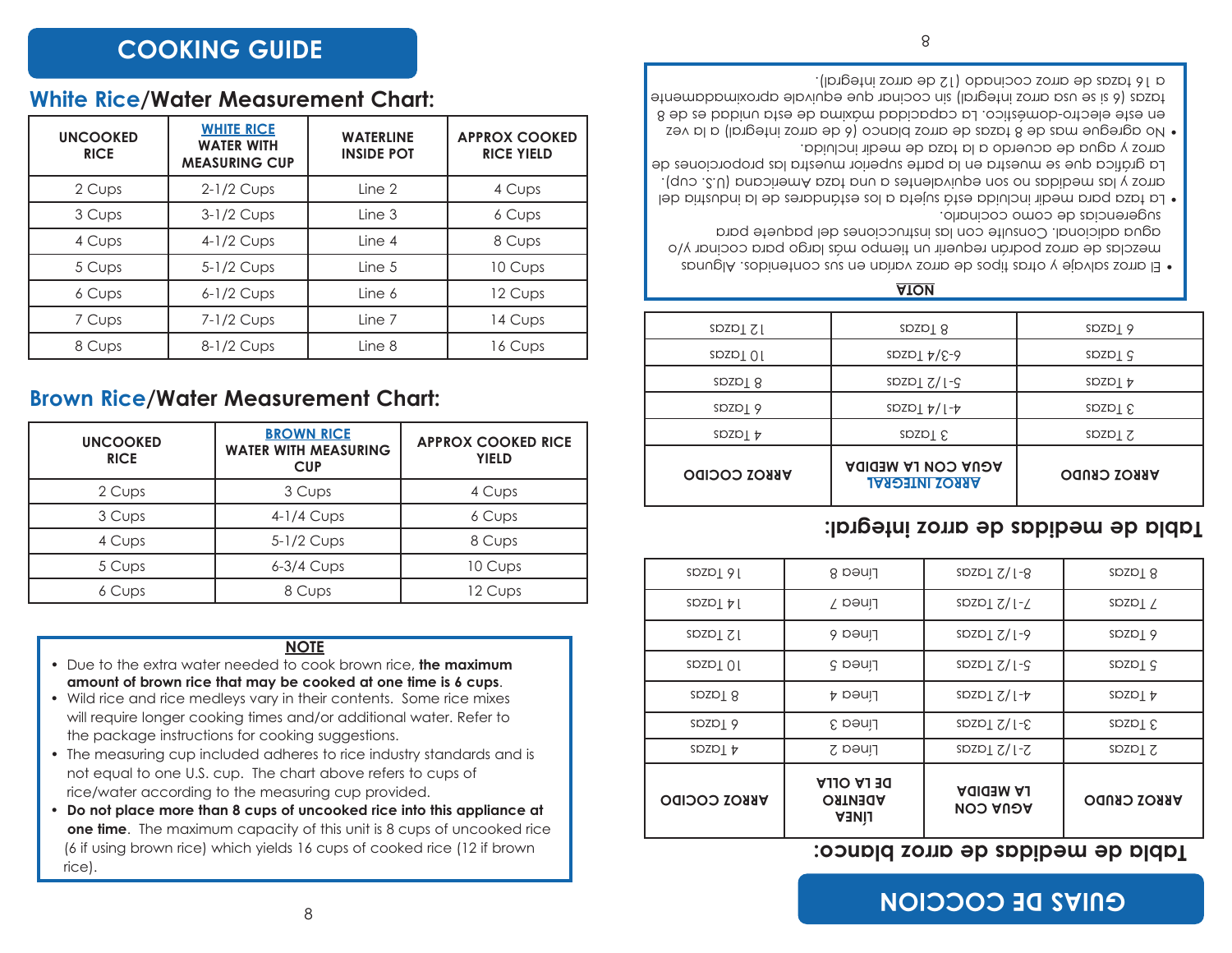## **LIEWLO2 DE COCCION**

### **CONSEJOS UTILES**

- 1. Enjuague el arroz para quitarle el exceso de salvado y almidón. Esto
- 2. Si se le està pegando el arroz debido al tipo de arroz que està usando, evitará que el arroz se queme o se pegue en el tondo de la olla.
- 3. La tabla es solo una guia general de medición. Puesto que existe una antiadherente al tondo de la olla interior antes de agregar el arroz. iutente agregando una ligera capa de aceite vegetal o rocio (spray)
- en la pagina 12), las medidas de arroz/agua pueden variar ligeramente. gran variedad de clases de arroz en el mercado (vease Acerca del Arroz

| <b>COCCION</b><br><b>DURACION DE</b> | <b>NO COCIDO</b><br><b>ARROZ INTEGRAL</b> | <b>COCCION</b><br><b>DURACION DE</b> | <b>NO COCIDO</b><br><b>OONAJ8 SORRA</b> |
|--------------------------------------|-------------------------------------------|--------------------------------------|-----------------------------------------|
| $U(N Sb-0b:1)$                       | $S$ $DZ$                                  | 30-35 Min                            | SDZD1Z                                  |
| UIW <i>L</i> +-Z+:1                  | $3$ Tazos                                 | S2-37 Min                            | $S$ $\Box$                              |
| uiw ss-0s: l                         | SDZD <sub>1</sub> +                       | S4-39 Min                            | SDZD <sub>1</sub> +                     |
| uiw 69-bs: l                         | $S$ spzp                                  | 38-43 Min                            | $SDZD \mid G$                           |
| $U(N10:Z-99:1)$                      | SDZD19                                    | UIW St-0t                            | $SDZD \downarrow 9$                     |
| *                                    | $S$ DZD $I$ $\angle$                      | $U(N) 9\nu$ -[ $\nu$                 | SDZD1 /                                 |
| *                                    | spzpT8                                    | $N/N$ 84- $\epsilon$                 | $SDZD \mid Q$                           |

por uno o más de los siguientes factores: únicamente. Posibles variaciones en tiempos de cocción podrían ser causados ros tiempos de cocciou sou aproximados. Esta tabla es para referencia

- · Variaciones en el tipo de arroz cocinado
- · Variaciones en la cantidad de arroz y/o agua en la olla interna
- · Si usted prepara una segunda tanda de arroz enseguida de la primera,
- componentes del electrodomestico de aun esten calientes. los fiempos de cocciou podrian ser menos debido a que los

6

es apierta antes de que el arroz este listo. calor y vapor. El tiempo de coccion podria ser prolongado si la tapadera • Abrir la tapadera durante el ciclo de cocción podrian causar perdida de

## Cooking time may be prolonged if the lid is opened before the rice is finished.

- cooking times may be reduced because the heating element will already be warm. • Opening the lid during the cycle causes a loss of heat and steam.
- 
- Variations in the amount of rice and/or water in the inner pot
- If you are making a second batch of rice shortly after the first batch,
- 
- 
- 
- factors:
	-
	-
	-
	-
	-
	-
	-
	-
	-

Cooking times are approximate. This table is for reference only. Possible

- 
- Variations in the type of rice being cooked
- 
- variations in cooking times may be caused by one or more of the following

of the inner pot before adding rice.

rice/water measurements may vary slightly.

**COOKING TIME** 

30-35 Min

32-37 Min

34-39 Min

38-43 Min

40-45 Min

41-46 Min

43-48 Min

pot.

**WHITE RICE** 

**UNCOOKED CUPS** 

2 Cups

3 Cups

4 Cups

5 Cups

6 Cups

7 Cups

8 Cups

**HELPFUL HINTS** 

1. Rinse rice before placing into the inner pot to remove excess bran and starch. This will help reduce browning and sticking to the bottom of the

2. If you have experienced any sticking with the type of rice you are using,

3. The chart on page 8 is only a general measuring guide. As there are many different kinds of rice available (see About Rice on page 12),

try adding a light coating of vegetable oil or non-stick spray to the bottom

**BROWN RICE** 

**UNCOOKED CUPS** 

2 Cups

3 Cups

4 Cups

5 Cups

6 Cups

7 Cups

8 Cups

**COOKING TIME** 

1:40-45 Min

1:42-47 Min

 $1:50-55$  Min

1:54-59 Min

1:56-2:01Min

 $N/A$ 

 $N/A$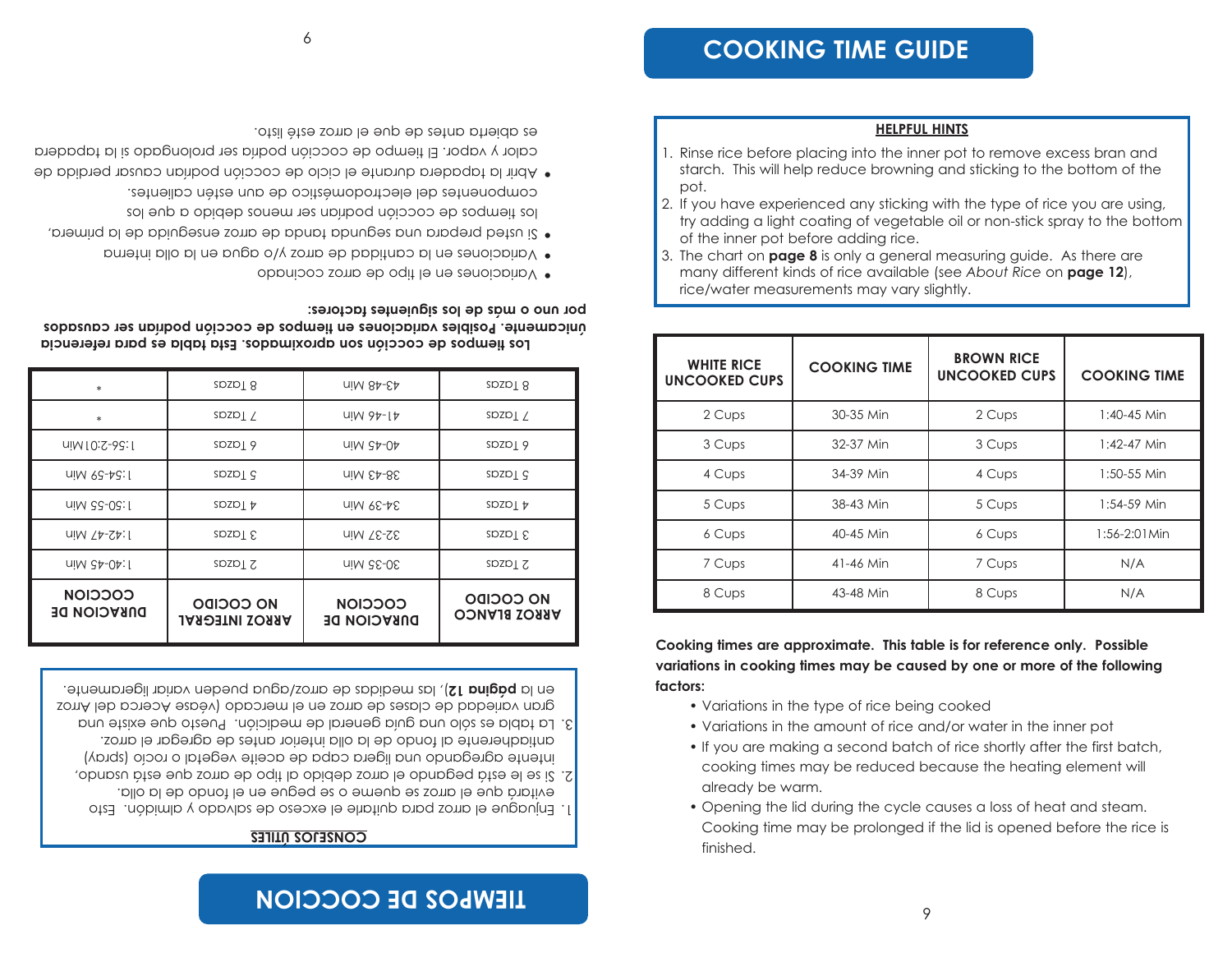## **: lapla** bata cocet al vabot:

| 20 Minutos                            | DZDI 2/1                                   | Calabacín        |
|---------------------------------------|--------------------------------------------|------------------|
| 20 Minutos                            | DZDI 2/1                                   | Calabaza         |
| 20tuniM 01                            | DZDI 2/1                                   | Espinaca         |
| 20tuniM 01                            | $1/2$ Taza                                 | Chicharos        |
| 25 rotunik                            | DZDT 1                                     | zətoj∃           |
| 20 Minutos                            | $SDZD_{\perp}$ $\frac{1}{2}$ $\frac{1}{2}$ | <b>Berenjena</b> |
| 25 Minutos                            | DZDT 1                                     | <b>ZIDM</b>      |
| 20 Minutos                            | DZDI 1                                     | Coliflor         |
| 20 Rinuiw                             | DZDI 1                                     | Dinonons         |
| 25 Minutos                            | DZDI 1                                     | COI              |
| sotuniM &                             | DZDI $\frac{1}{2}$                         | Brocoli          |
| 20tuniM 01                            | DZDI 2/1                                   | Espárragos       |
| <b>COCIMIENIO</b><br><b>TIEWPO DE</b> | <b>CANTIDAD DE AGUA</b>                    | <b>VEGETAL</b>   |

### **SUGERENCIAS UTILES**

- l. La mayoria de los vegetales absorben unicamente una pequeria parte de agua cuando se están cocinando al vapor, no es necesario cawpiar la cantidad de agua para cocinar al vapor diterentes .sotnemilb
- 2. Mantenga la tapa siempre cerrada durante todo el proceso de cocer al vapor. El abrir la tapa causara una perdida de calor y vapor, resultando en un fiempo de cocción más lento. Si es necesario abrir la tapa, tal vez desee agregar una pequeña cantidad de agua a la olla
- baia ayudar a reponer el tiempo de coccion. 3. La altura, la humedad y la temperatura exterior atectaran los tiempos
- de coccion. 4. La tabla de coccion al vapor es solo para propositos de consulta. El tiempo real de cocción puede variar.

## **Vegetable Steaming Chart:**

| <b>VEGETABLE</b> | <b>AMOUNT OF WATER</b> | <b>STEAMING TIME</b> |
|------------------|------------------------|----------------------|
| Asparagus        | $1/2$ Cup              | 10 Minutes           |
| <b>Broccoli</b>  | $1/4$ Cup              | 5 Minutes            |
| Cabbage          | 1 Cup                  | 15 Minutes           |
| Carrots          | 1 Cup                  | 15 Minutes           |
| Cauliflower      | 1 Cup                  | 15 Minutes           |
| Corn             | 1 Cup                  | 15 Minutes           |
| Eggplant         | $1-1/4$ Cup            | 20 Minutes           |
| Green Beans      | 1 Cup                  | 15 Minutes           |
| Peas             | $1/2$ Cup              | 10 Minutes           |
| Spinach          | $1/2$ Cup              | 10 Minutes           |
| Squash           | $1/2$ Cup              | 10 Minutes           |
| Zucchini         | $1/2$ Cup              | 10 Minutes           |

### **HELPFUL HINTS**

- 1. Since most vegetables only absorb a small amount of water, there is no need to increase the amount of water with a larger serving of vegetables.
- 2. Unless necessary to check on food, keep the lid closed during the entire steaming process. Opening the lid causes a loss of heat and steam, resulting in a slower cooking time. If you find it necessary to open the lid, you may want to add a small amount of water to help restore the cooking time.
- 3. Altitude, humidity and outside temperature will affect cooking times.
- 4. The steaming chart is for reference only. Actual cooking time may vary.

10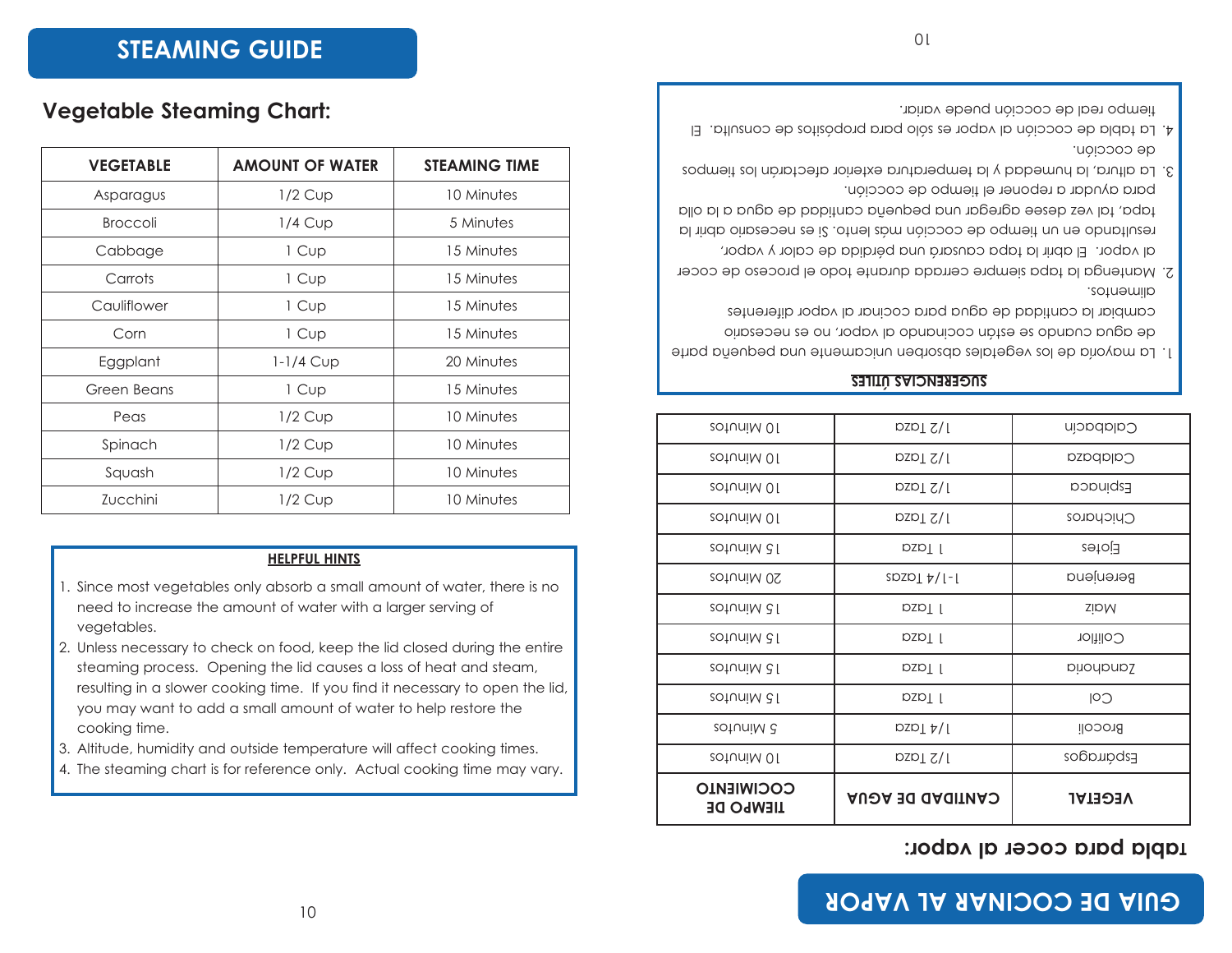## **: <sup>s</sup> enr acs al r opavl ar ecoc ar ap al baT**

| .09 l            | Muy hecho = 23 Min.<br>Bien hecho = 20 Min.<br>$U = 0$ of DOM $\epsilon$ | $5-1/5$ Lazaz       | <b>AQCQ</b><br>Carne de |
|------------------|--------------------------------------------------------------------------|---------------------|-------------------------|
| 09l              | .nim 0S                                                                  | $SDZD1 Z/I-Z$       | cerdo<br>Carne de       |
| ہ 9 So           | .nim 0S                                                                  | $SDZD1 Z/I-Z$       | Pollo                   |
| 00/1             | .uiM cT                                                                  | SDZD1Z              | Pescado                 |
| Temperatura sana | cocimiento<br><b>Jiempo de</b>                                           | adna<br>Cantidad de | Carne                   |

### **AT ON**

- l. El tiempo de cocimiento puede variar depende del ancho de la pieza de
- cawe dne ze nza<sup>.</sup>
- 2. Para protegerse de la enfermedad, asegúrese de que la carne esté cocido adecuadamente antes de servir. Si està poco hecho, agregue más agua a

la olla interior y repite el proceso hasta que esté lista.

|  |  |  | Meat Steaming Chart: |
|--|--|--|----------------------|
|--|--|--|----------------------|

| Meat        | <b>Amount of Water</b> | <b>Steaming Time</b>                                           | <b>Safely Cooked</b><br>Temperature |
|-------------|------------------------|----------------------------------------------------------------|-------------------------------------|
| <b>Fish</b> | 2 Cups                 | 15 Min.                                                        | $140^\circ$                         |
| Chicken     | 2-1/2 Cups             | 20 Min.                                                        | $165^\circ$                         |
| <b>Beef</b> | $2-1/2$ Cups           | Medium $= 15$ Min.<br>$Med.-Well = 20Min.$<br>Well = $23$ Min. | $160^\circ$                         |
| Pork        | $2-1/2$ Cups           | 20 Min.                                                        | $160^\circ$                         |

### **NOTE**

| .                                                                              |
|--------------------------------------------------------------------------------|
| 1. Steaming times may vary depending on the cut of meat being used.            |
| 2. To ensure meat tastes its best, and to prevent possible illness, check that |
| meat is completley cooked prior to serving. Use a meat thermometer to          |
| determine if meat has reached its safely cooked temperature. If it has         |

not, simply place more water in the inner pot and repeat the cooking

process until the adequate temperature has been reached.

| Beef | $2-1/2$ Cups | $IVICUUUII = IUIVIII$<br>$Med.-Well = 20Min.$<br>$Well = 23 Min.$ | $160^\circ$ |
|------|--------------|-------------------------------------------------------------------|-------------|
| Pork | $2-1/2$ Cups | 20 Min.                                                           | $160^\circ$ |
|      |              |                                                                   |             |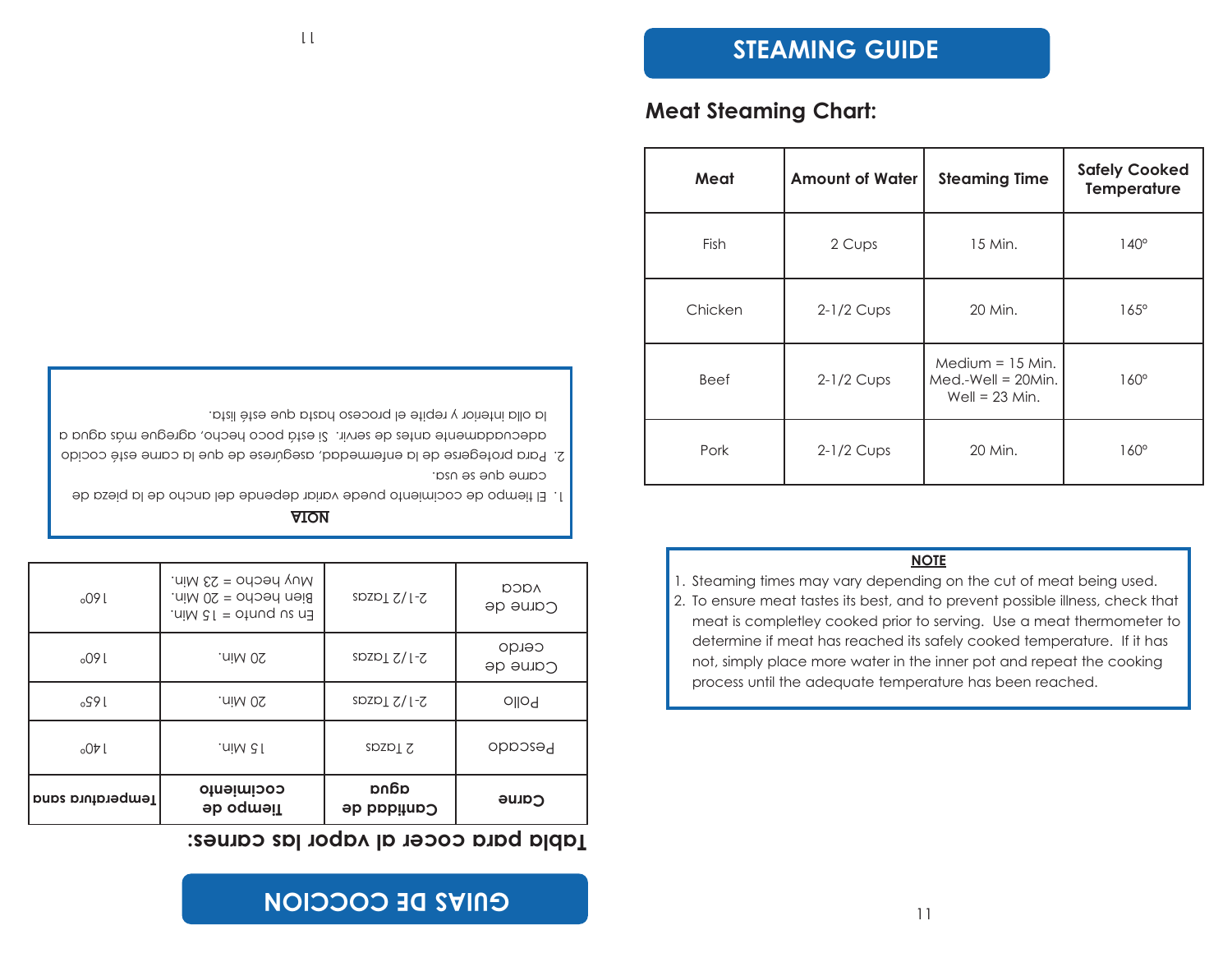## **ACERCA DEL ARROZ**

FI alros es una fuente importante de carbohidratos complejos bajos en grasa y es apnugante en tiamina, niacina y hierro. Es un ingrediente esencial para una dieta saludable.

Hay muchas diferentes variedades de arros aisponibles en el mercado. Su Ulla para Cocinar Arroz de Aroma puede cada vez cocinar cualquier tipo de arroz pertectamente. A continuacion s is a sensible and so who expedience a computer and disponsibles  $\lambda$  and caracteristicas:

*Arroz integral* 

**extra s s z ord z p z p z p z p z p z p z p z p z p z p z p d p d p d p d p d p d p d p d p d p d p d p d p d p d**

. *cothovat* aces

El arroz integral es trecuentemente considerado la variedad màs saludable. Itene capas de salvado en caqa diano *l* confiene mas vitaminas del complejo B, hierro, calcio  $\lambda$  tip a dne el arroz pulido  $(p | q)$   $E | q$  arroz  $p$  integral mas bobnjar es de grano largo y tiene

El arroz silvestre viene en muchas alterentes variedades y mezclas. Frecuentemente es mezclado con arroz de grano largo por su textura mas tirme y color en tonos de cate hasta negro. El arroz silvestre es ideal bata rellenar aves como pollo y hoc cocinato ez cocinado cou couzoure  $\lambda$  uresclage con ans trutas

. et nei die di diente.

**b** alcoxy de grano largo Fipicamente este arroz no fiene souppid y presenta grands us ep sendsep soțiens A sejpnpivipui cocimiento. El arroz "Carolina" es un le se "nims, y el anos" zonin" es el ed sebabeirov zol eb emit som dianos largos y es aromático y de mucho sabor.

### **Arroz** de grano corto

El arroz de grano corto es de naturaleza suave, pegajoso y tirme al diente. Este es el arroz que se usa para hacer sushi. El "Arroz Calitornia" es suave; el "Arroz Dulce trecuentemente llamado arroz bella" debido a su torma redonda, et extra bedaloza  $\lambda$  et exceleute bara recetas como el arroz con leche o budin de arroz.

## **ABOUT RICE**

Rice is a valuable source of low fat, complex carbohydrates and is abundant in thiamin, niacin and iron. It is an essential ingredient for a healthy diet.

There are many different varieties of rice available in the market. Your Aroma Rice Cooker can cook any type perfectly every time. Following are the commonly available varieties of rice and their characteristics:

12

### **Long Grain Rice**

Typically this rice is not starchy and has loose, individual grains after cooking. "Carolina" is firm, and "Jasmine" is the firmest of the long grain variety and is flavorful and aromatic.

### **Short Grain Rice**

Short grain is characteristically soft, sticky and chewy. This is the rice used to make sushi. "California Rice" is soft; "Sweet Rice", often called "pearl" rice for its round shape, is extra sticky and is excellent for making rice pudding.

Brown rice is often considered the most healthy variety. It has bran layers on the rice grains and contains more B-complex vitamins, iron, calcium, and fiber than polished (white) rice. The most popular brown rice is long grain and has a chewy texture.

Wild Rice comes in many delicious varieties and mixes. Often it is mixed with long grain rice for its firmer texture and rich brown to black color. Wild rice makes wonderful stuffing for poultry when cooked with broth and mixed with

your favorite dried fruits.

**Brown Rice**

**Wild Rice**

 $\overline{c}$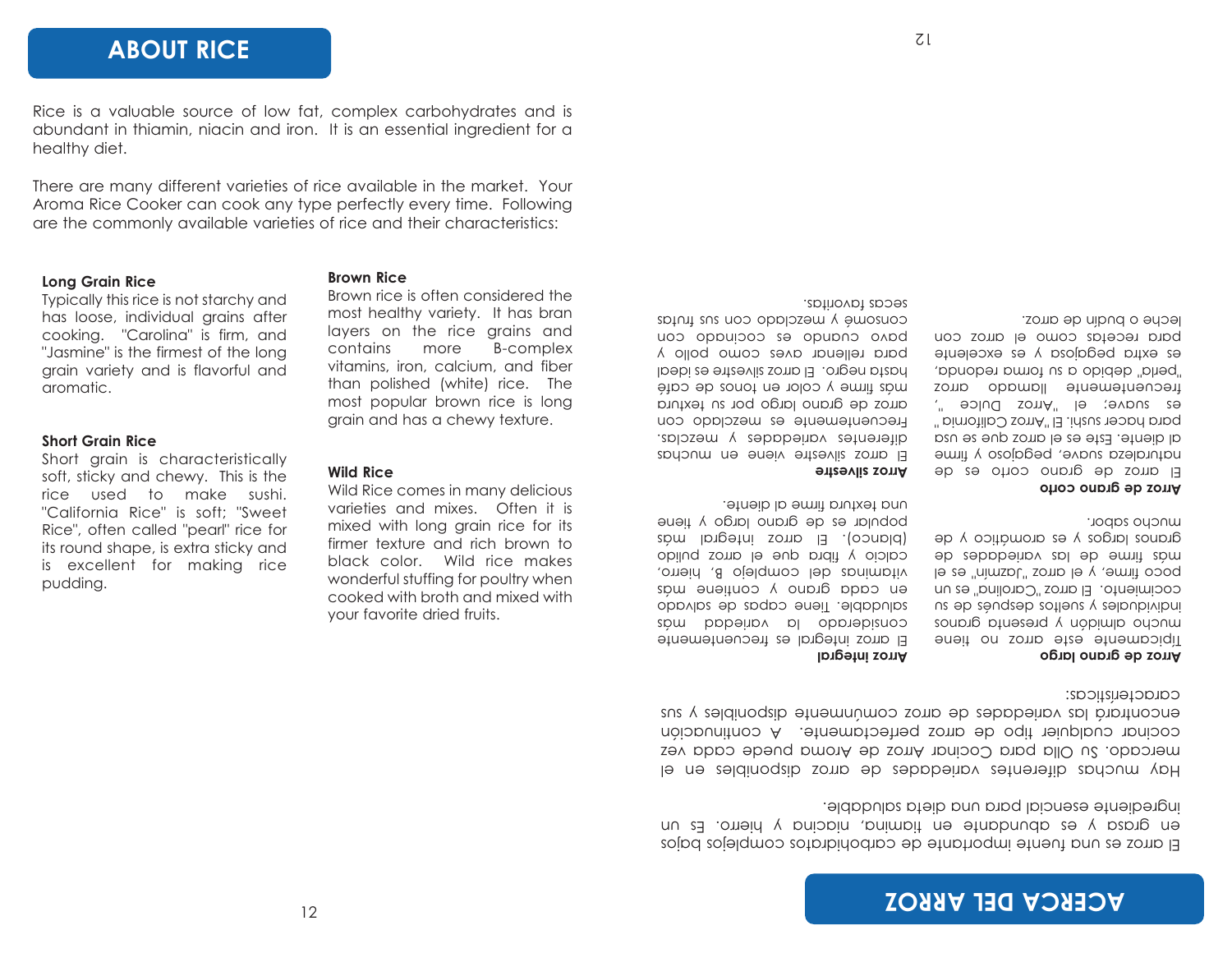a lograr la consistencia deseada. jucin Neu alanuos couselos bata soluciouar problemas, a fin de ayudarle composición, los resultados también pueden diferir. A continuación se Dado que las variedades de arroz pueden variar en su

| Si el arroz está seco o duro/gomoso cuando                                                                                                                                                                                                                                                                                                                                                                                                                                                                                                   |                                        |
|----------------------------------------------------------------------------------------------------------------------------------------------------------------------------------------------------------------------------------------------------------------------------------------------------------------------------------------------------------------------------------------------------------------------------------------------------------------------------------------------------------------------------------------------|----------------------------------------|
| obemún y obnold.<br>según sea necesario hasta que el arroz esté<br>consistencia. Repita este procedimiento<br>revuelva el arroz para controlar su<br>Y pqpt bl brid (CALENTAR), abra la tapa y<br>Cuando la cacerola para arroz cambia a<br>encendido en modo COOK (COCINAR).<br>la tapa y presione el interruptor de<br>entre 1/2 y 1 taza de agua, y revuelva. Cierre<br>Según cuán seco esté el arroz, agregue<br>con más agua y más tiempo de cocción.<br>MARM (CALENTAR), el arroz se ablandará<br>la cacerola para arroz cambia a modo | .o1Ub<br>El arroz está seco y/o        |
| excezo qe pnweqaq<br>revuelva periódicamente a fin de liberar el<br>minutos según sea necesario; abra la tapa y<br>08 p 01 stroup (SALENTAR) durante 10 a 30<br>de humedad. Cierre la tapa y deje en<br>oseoxe le prinsell néidmpt y (obemud abreso<br>le) obnot le ne òtze eup sono le biudintaiben<br>revuelva con la paleta para arroz. Esto<br>cambia a modo WARM (CALENTAR),<br>aguachento cuando la cacerola para arroz<br>o osobloo obbizomeb òtze nùo somo le i2                                                                     | No adnacyeujo<br>El arroz está caldoso |

| <b>PROBLEM</b>                            | <b>SOLUTION</b>                                                                                                                                                                                                                                                                                                                                                                                                                               |
|-------------------------------------------|-----------------------------------------------------------------------------------------------------------------------------------------------------------------------------------------------------------------------------------------------------------------------------------------------------------------------------------------------------------------------------------------------------------------------------------------------|
| Rice is too dry/hard<br>after cooking.    | If your rice is dry or hard/chewy when the rice<br>cooker switches to WARM mode, additional<br>water and cooking time will soften the rice.<br>Depending on how dry your rice is, add 1/2 to<br>1 cup of water and stir through. Close the lid<br>and press the "COOK" button. When rice<br>cooker switches to warm mode, open the lid<br>and stir the rice to check the consistency.<br>Repeat as necessary until rice is soft and<br>moist. |
| Rice is too moist/soggy<br>after cooking. | If your rice is still too wet or soggy when the<br>rice cooker switches to warm mode, use the<br>rice paddle to stir the rice. This will redistribute<br>the bottom (moistest) part of the rice as well<br>as release excess moisture. Close the lid and<br>allow to remain on warm mode for 10-30<br>minutes as needed, opening the lid and<br>stirring periodically to release excess moisture.                                             |

 $13$ 

Because rice varieties may vary in their make-up, results may differ. Below are some troubleshooting tips to help you achieve the desired consistency.